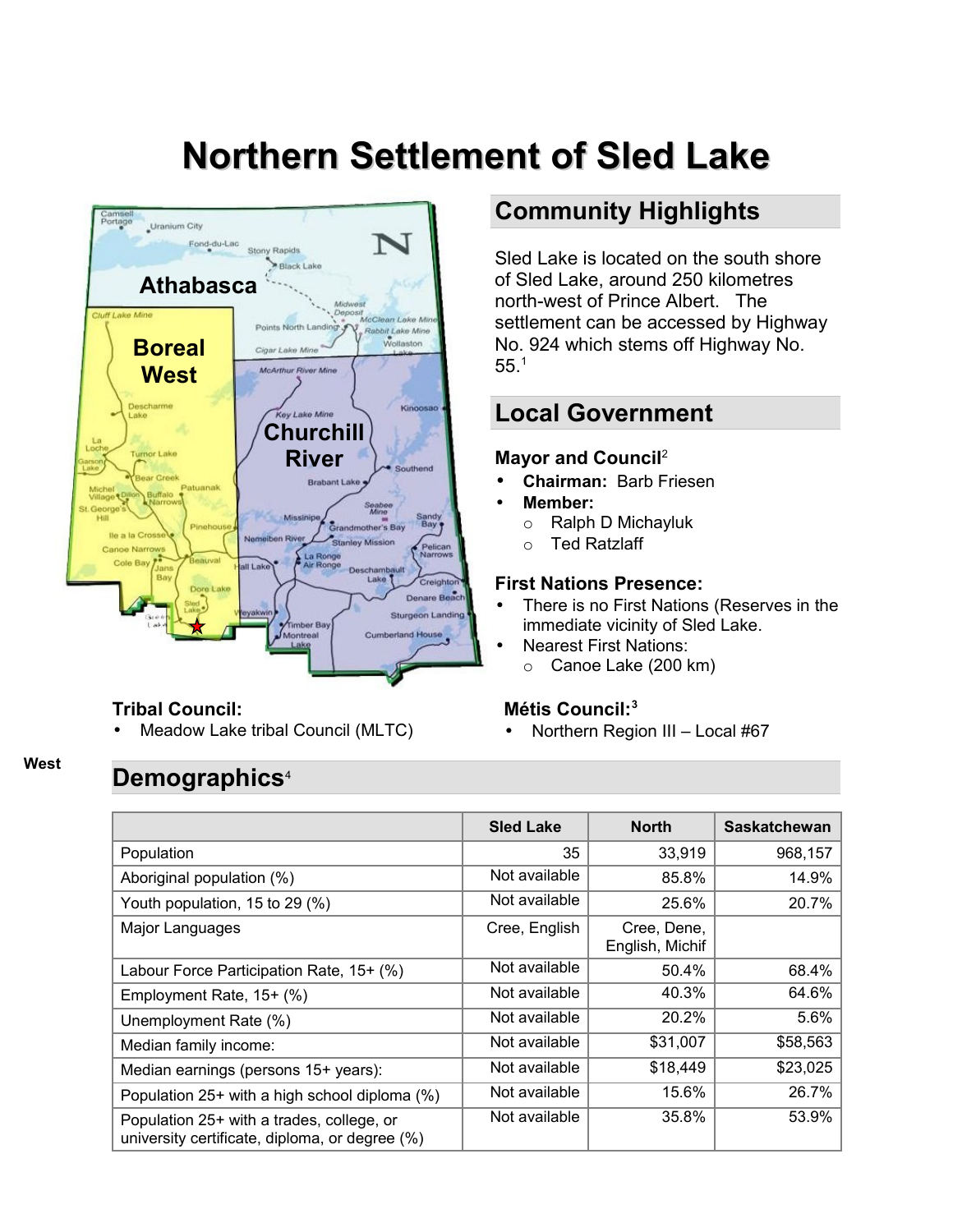## **Economic Environment[5](#page-4-4)**

| Key Industries -                    | <b>Commercial Fishing</b><br>٠                                                                    |  |
|-------------------------------------|---------------------------------------------------------------------------------------------------|--|
| community and surrounding           | <b>Tourist Camps</b>                                                                              |  |
|                                     |                                                                                                   |  |
| area                                |                                                                                                   |  |
| <b>Major Employers</b>              | None<br>$\bullet$                                                                                 |  |
| <b>Occupations</b>                  | Commercial Fisher, Tourist Camp Operations, Mine<br>$\bullet$<br>labourer, Firefighter (seasonal) |  |
|                                     |                                                                                                   |  |
| <b>Local Business Make-up</b>       | <b>None</b><br>$\bullet$                                                                          |  |
| <b>Local Financial Institutions</b> | No                                                                                                |  |
| <b>Transportation Services</b>      |                                                                                                   |  |
| Road                                | Highway 922 (gravel)<br>$\bullet$                                                                 |  |
|                                     |                                                                                                   |  |
| Air                                 | No.<br>$\bullet$                                                                                  |  |
| <b>Bus Service</b>                  | No<br>٠                                                                                           |  |
| <b>Strengths and Potential</b>      | Tourism                                                                                           |  |
|                                     | Lake                                                                                              |  |
|                                     | Recreational/Sport Fishing<br>$\bullet$                                                           |  |
|                                     |                                                                                                   |  |
| <b>Challenges</b>                   | Lack of services for visitors<br>٠                                                                |  |
|                                     | <b>Gravel Road</b><br>$\bullet$                                                                   |  |
|                                     | Small isolated community                                                                          |  |
| <b>Future Development</b>           | none                                                                                              |  |
|                                     |                                                                                                   |  |

# **Training and Education**

| <b>Post-secondary institutions</b>              | No.                                                   |
|-------------------------------------------------|-------------------------------------------------------|
| <b>Career and Employment</b><br><b>Services</b> | No.                                                   |
| <b>High School</b>                              | No - School Division pays for Board and lodging       |
| <b>Elementary Schools</b>                       | No - Daily bussing to St. Pascal School in Green Lake |
| Library                                         | No.                                                   |

### **Infrastructure**<sup>[6](#page-4-5)</sup>

| Highway                     | Highway 922 is the only access road in and out of the<br>hamlet |  |
|-----------------------------|-----------------------------------------------------------------|--|
| <b>Airports / Airstrips</b> | No                                                              |  |
| <b>Municipal Roads</b>      | Gravel                                                          |  |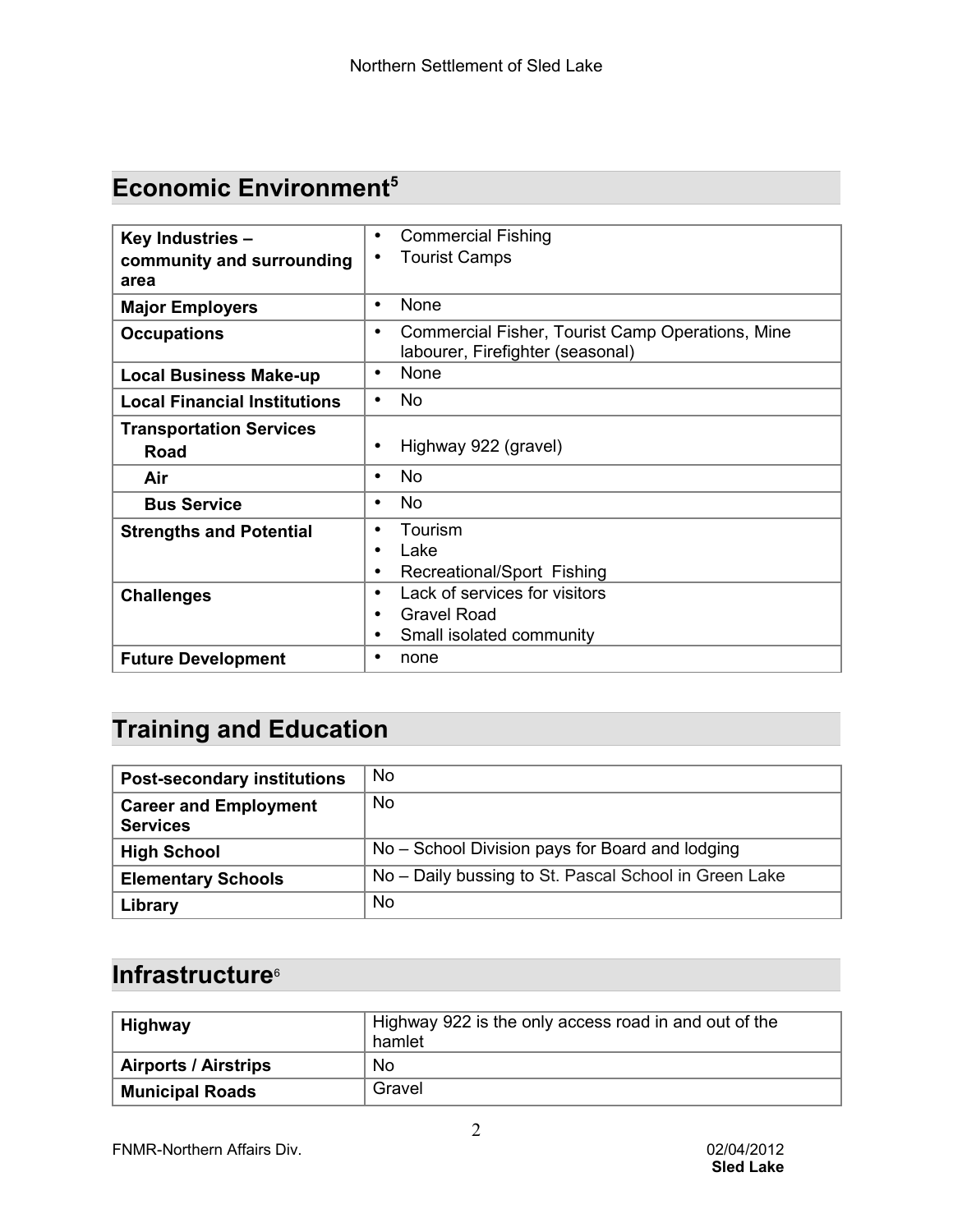| <b>Water and Sewer</b>        | Water Source: wells                                      |  |  |  |
|-------------------------------|----------------------------------------------------------|--|--|--|
|                               | Water Treatment: Yes                                     |  |  |  |
|                               | Water Distribution: piped water and sewer system to most |  |  |  |
|                               | businesses and residents                                 |  |  |  |
|                               | Wastewater Treatment: Facultative Lagoon                 |  |  |  |
| <b>Power and Energy</b>       | Electric Power: Provincial grid                          |  |  |  |
|                               | Heating Fuels: oil, propane, wood                        |  |  |  |
|                               | Natural Gas: No                                          |  |  |  |
| <b>Information Technology</b> | <b>High Speed Basic Internet</b>                         |  |  |  |
| <b>Cellular Service</b>       | No.                                                      |  |  |  |

# **Housing**[7](#page-4-6)

|                                                        | <b>Sled Lake</b> | <b>North</b> | <b>Saskatchewan</b> |
|--------------------------------------------------------|------------------|--------------|---------------------|
| Total private dwellings occupied<br>by usual residents | Not available    | 9,245        | 387,140             |
| Owned dwellings (%)                                    | Not available    | 36.6%        | 71.8%               |
| Rented dwellings (%)                                   | Not available    | 30%          | 25.6%               |
| Dwellings that require major<br>repair $(\%)$          | Not available    | 37.9%        | 10.5%               |
| Average household size                                 | Not available    | 3.7          | 2.4                 |
| Average value of owned dwelling                        | Not available    | \$98,022     | \$132,111           |

### **Emergency Services**

| ∣ RCMP      | Patrolled from Green Lake |  |  |
|-------------|---------------------------|--|--|
| Hospital    | <b>No</b>                 |  |  |
| Ambulance   | Regional ambulance        |  |  |
| <b>Fire</b> | <b>No</b>                 |  |  |

### **Recreation**[8](#page-4-7)

• Community Hall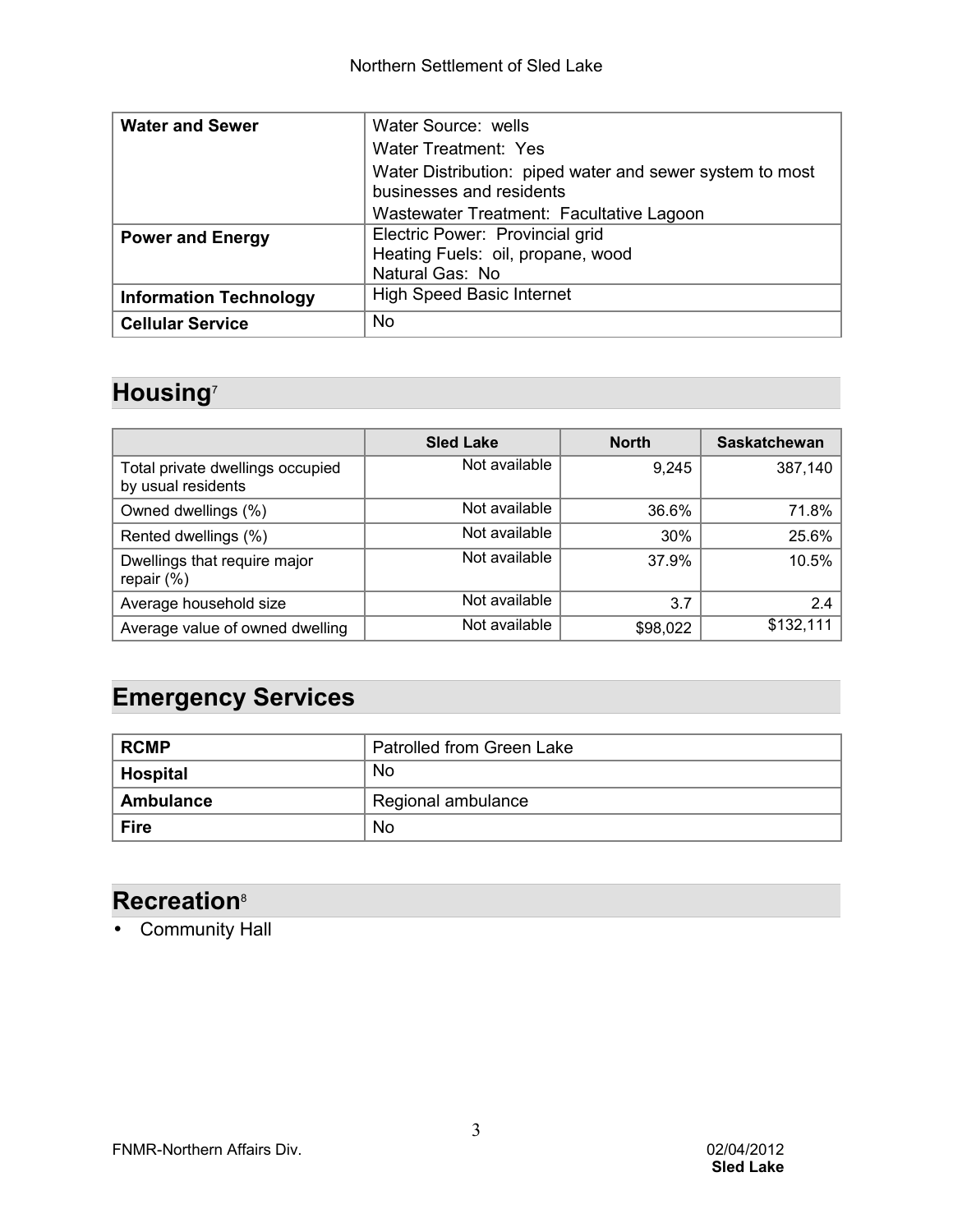# **Distance from Larger Centres<sup>[9](#page-4-8)</sup>**

| <b>Sled Lake</b><br>to: | Fort<br><b>McMurray</b> | <b>Meadow Lake</b> | La Ronge | Prince Albert | Saskatoon |
|-------------------------|-------------------------|--------------------|----------|---------------|-----------|
| km                      | 682                     |                    | 263      | 204           | 303       |